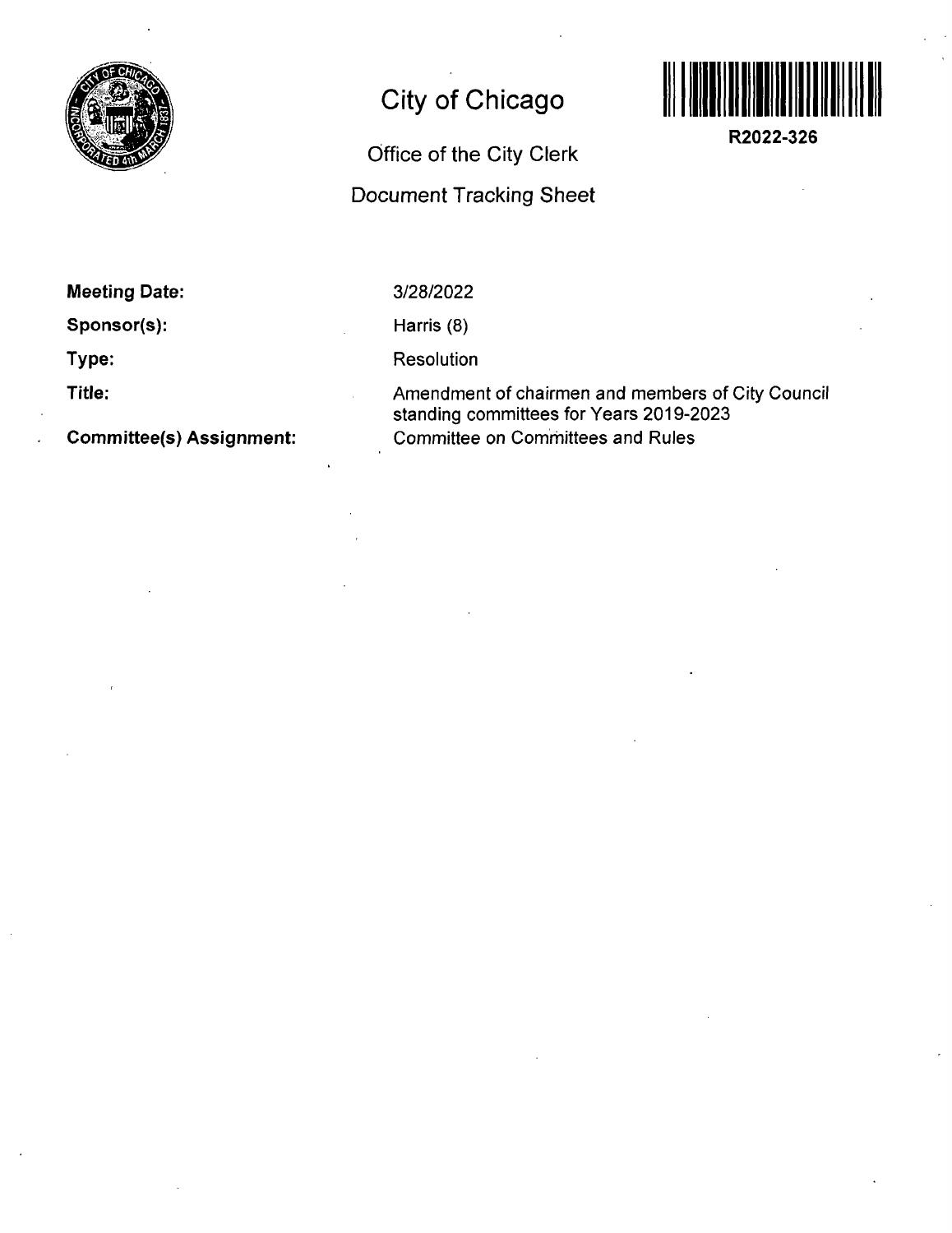#### **RESOLUTIO N**

#### BE IT RESOLVED BY THE CITY COUNCIL OF THE CITY OF CHICAGO:

The resolution identifying the Chairmen, Vice-Chairmen, and members of standing committees of the City Council of the City of Chicago for the 2019 - 2023 term is hereby amended by deleting the language struck through and by inserting the language underscored, as follows;

(Omitted text is not affected by this resolution)

#### **2. Committee on Budget and Government Operations**

Dowell (Chairman), Silverstein (Vice-Chairman), King, Hairston, Sawyer, Mitchell, Harris, Sadlowski-Garza. Thompson Lee, Cardenas, Quinn, Moore, Curtis, O'Shea, Brookins, Rodriguez, Tabares, Scott, Burnett, Ervin, Taliaferro, Reboyras, Waguespack, Austin, Ramirez-Rosa, Villegas, Mitts, Sposato, Napolitano, Reilly, Smith, Tunney, Cappleman, Osterman.

#### **3. Committee on Committees and Rules**

Harris (Chairman), Napolitano (Vice-Chairman), O'Shea (Vice-Chairman), Villegas (Vice-Chairman), LaSpata, Hopkins, Dowell, King, Hairston, Sawyer, Mitchell, Beale, Sadlowski-Garza, Thompson Lee, Cardenas, Quinn, Burke, Lopez, Coleman, Moore, Curtis, Taylor, Brookins, Rodriguez, Tabares, Scott, Sigcho-Lopez, Maldonado, Burnett, Ervin, Taliaferro, Reboyras, Cardona, Waguespack, Rodriguez-Sanchez, Austin, Ramirez-Rosa, Mitts, Sposato, Nugent, Vasquez, Reilly, Smith, Tunney, Gardiner, Cappleman, Martin, Osterman, Hadden, Silverstein.

**(Omitted text is not affected by this resolution)** 

#### **7. Committee on Ethics and Government Oversight**

Smith (Chairman), Martin (Vice-Chairman), Dowell, Sadlowski-Garza, Thompson Lee, Curtis, Taylor, Scott, Cardona, Waguespack, Rodriguez-Sanchez, Ramirez-Rosa, Nugent, Vasquez, Reilly, Cappleman, Hadden.

(Omitted text is not affected by this resolution)

#### 9. Committee on Finance

Waguespack (Chairman), Hairston (Vice-Chairman), Hopkins, Dowell, King, Sawyer, Mitchell, Harris, Beale, Sadlowski-Garza, Thompson Lee, Cardenas, Quinn, Burke, Lopez, Moore, Curtis, O'Shea, Brookins, Tabares, Scott, Burnett, Ervin, Taliaferro, Reboyras, Austin, Villegas, Mitts, Sposato, Napolitano, Reilly, Smith, Tunney, Osterman, Silverstein.